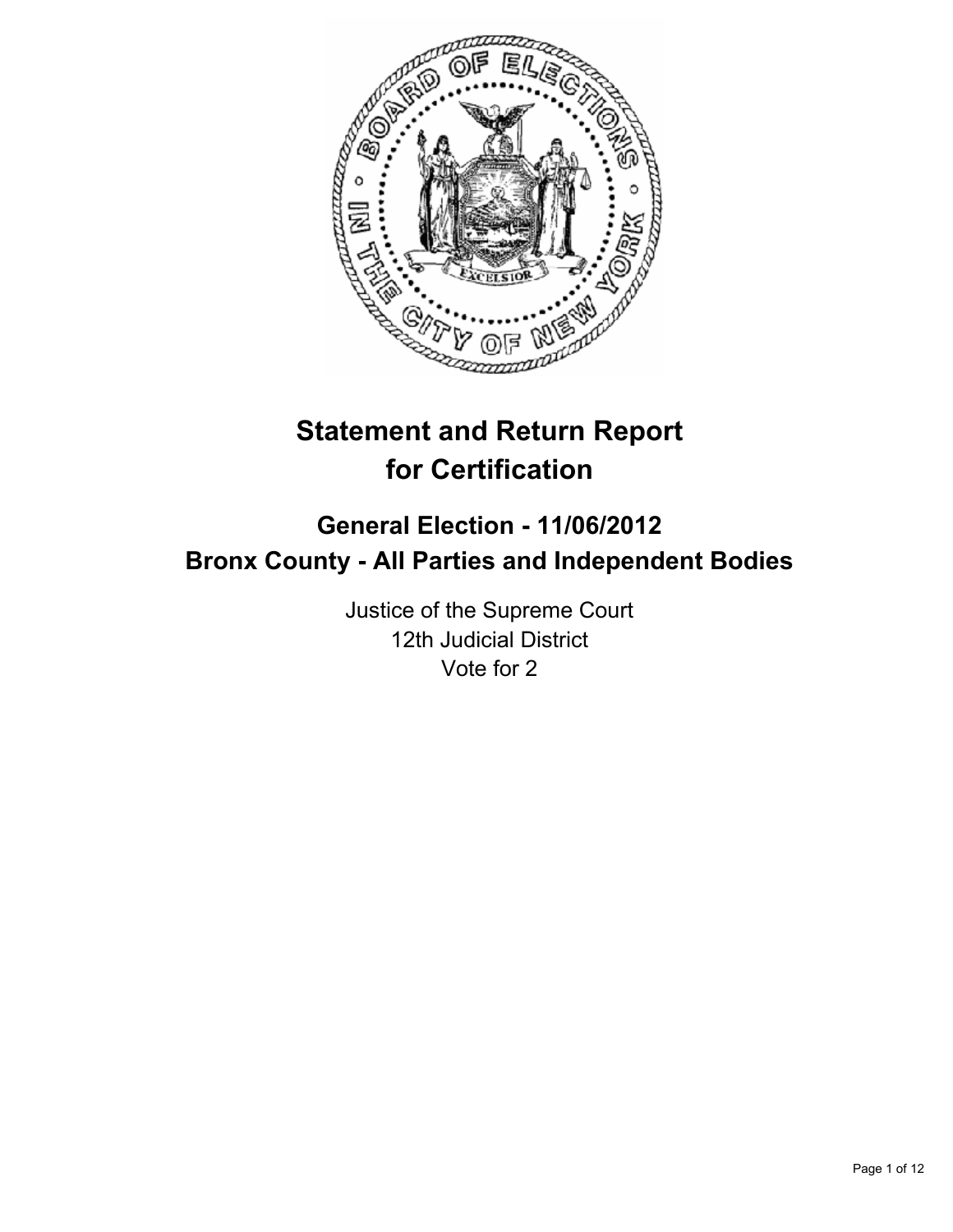

| <b>PUBLIC COUNTER</b>                                    | 26,397 |
|----------------------------------------------------------|--------|
| <b>EMERGENCY</b>                                         | 0      |
| ABSENTEE/MILITARY                                        | 577    |
| <b>FEDERAL</b>                                           | 59     |
| <b>SPECIAL PRESIDENTIAL</b>                              | 1      |
| <b>AFFIDAVIT</b>                                         | 4,315  |
| <b>Total Ballots</b>                                     | 31,349 |
| Less - Inapplicable Federal/Special Presidential Ballots | (60)   |
| <b>Total Applicable Ballots</b>                          | 31,289 |
| DONNA MARIE MILLS (DEMOCRATIC)                           | 24,443 |
| JOHN H. WILSON (REPUBLICAN)                              | 585    |
| JOHN H. WILSON (CONSERVATIVE)                            | 191    |
| FERNANDO TAPIA (DEMOCRATIC)                              | 22,861 |
| JAMELA DAVIS (WRITE-IN)                                  | 1      |
| JERRALDINE SIMMONS (WRITE-IN)                            | 1      |
| LA MARR JOHNSON (WRITE-IN)                               | 1      |
| LEE L. HOLZMAN (WRITE-IN)                                | 1      |
| LLINET BELTRE ROSADO (WRITE-IN)                          | 1      |
| UNATTRIBUTABLE WRITE-IN (WRITE-IN)                       | 1      |
| <b>Total Votes</b>                                       | 48,086 |
| Unrecorded                                               | 14,492 |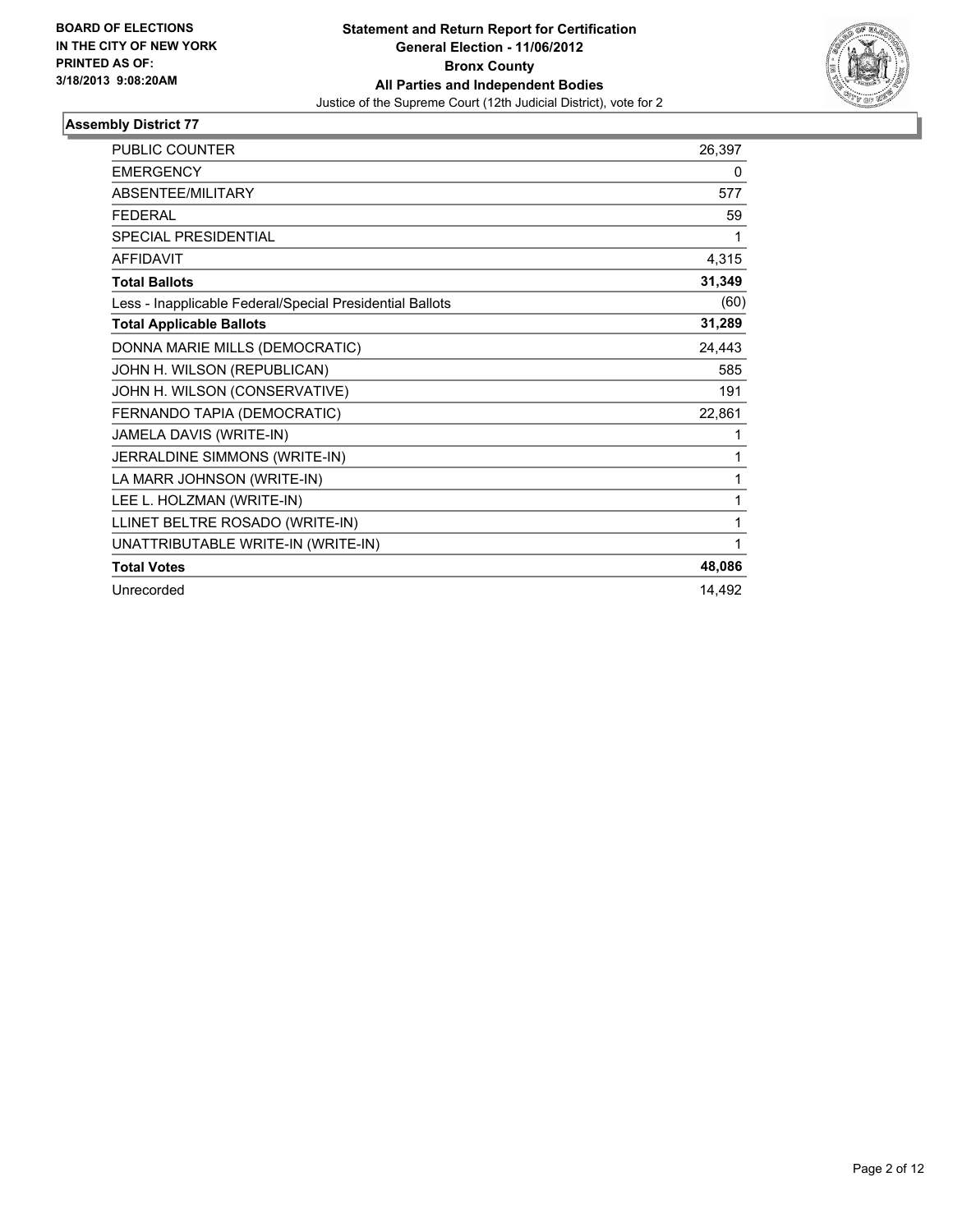

| <b>PUBLIC COUNTER</b>                                    | 21,217       |
|----------------------------------------------------------|--------------|
| <b>EMERGENCY</b>                                         | 0            |
| ABSENTEE/MILITARY                                        | 496          |
| <b>FEDERAL</b>                                           | 75           |
| <b>SPECIAL PRESIDENTIAL</b>                              | 1            |
| <b>AFFIDAVIT</b>                                         | 3,668        |
| <b>Total Ballots</b>                                     | 25,457       |
| Less - Inapplicable Federal/Special Presidential Ballots | (76)         |
| <b>Total Applicable Ballots</b>                          | 25,381       |
| DONNA MARIE MILLS (DEMOCRATIC)                           | 18,557       |
| JOHN H. WILSON (REPUBLICAN)                              | 1,233        |
| JOHN H. WILSON (CONSERVATIVE)                            | 304          |
| FERNANDO TAPIA (DEMOCRATIC)                              | 17,337       |
| AKEEN WATSON (WRITE-IN)                                  | 1            |
| <b>BRENDAN PALLA (WRITE-IN)</b>                          | 1            |
| EARL CAULDWELL (WRITE-IN)                                | $\mathbf{1}$ |
| FRANCES MO'LEARY (WRITE-IN)                              | 1            |
| <b>GARY KNOLL (WRITE-IN)</b>                             | $\mathbf{1}$ |
| JOHN J. BOOKING 3 (WRITE-IN)                             | $\mathbf{1}$ |
| JOSEPH SISE (WRITE-IN)                                   | 1            |
| MICHAEL PINCKNEY (WRITE-IN)                              | $\mathbf{1}$ |
| PAOL DUGAN (WRITE-IN)                                    | 1            |
| RUBEN DIAZ (WRITE-IN)                                    | 1            |
| UNATTRIBUTABLE WRITE-IN (WRITE-IN)                       | 8            |
| <b>Total Votes</b>                                       | 37,449       |
| Unrecorded                                               | 13,313       |
| nhlv Dietriet 70.                                        |              |

| <b>PUBLIC COUNTER</b>                                    | 29,531 |
|----------------------------------------------------------|--------|
| <b>EMERGENCY</b>                                         | 0      |
| ABSENTEE/MILITARY                                        | 523    |
| <b>FEDERAL</b>                                           | 60     |
| <b>SPECIAL PRESIDENTIAL</b>                              | 0      |
| <b>AFFIDAVIT</b>                                         | 4,658  |
| <b>Total Ballots</b>                                     | 34,772 |
| Less - Inapplicable Federal/Special Presidential Ballots | (60)   |
| <b>Total Applicable Ballots</b>                          | 34,712 |
| DONNA MARIE MILLS (DEMOCRATIC)                           | 26,502 |
| JOHN H. WILSON (REPUBLICAN)                              | 644    |
| JOHN H. WILSON (CONSERVATIVE)                            | 270    |
| FERNANDO TAPIA (DEMOCRATIC)                              | 24,162 |
| ANDY VALDEZ (WRITE-IN)                                   |        |
| UNATTRIBUTABLE WRITE-IN (WRITE-IN)                       | 4      |
| <b>Total Votes</b>                                       | 51,583 |
| Unrecorded                                               | 17,841 |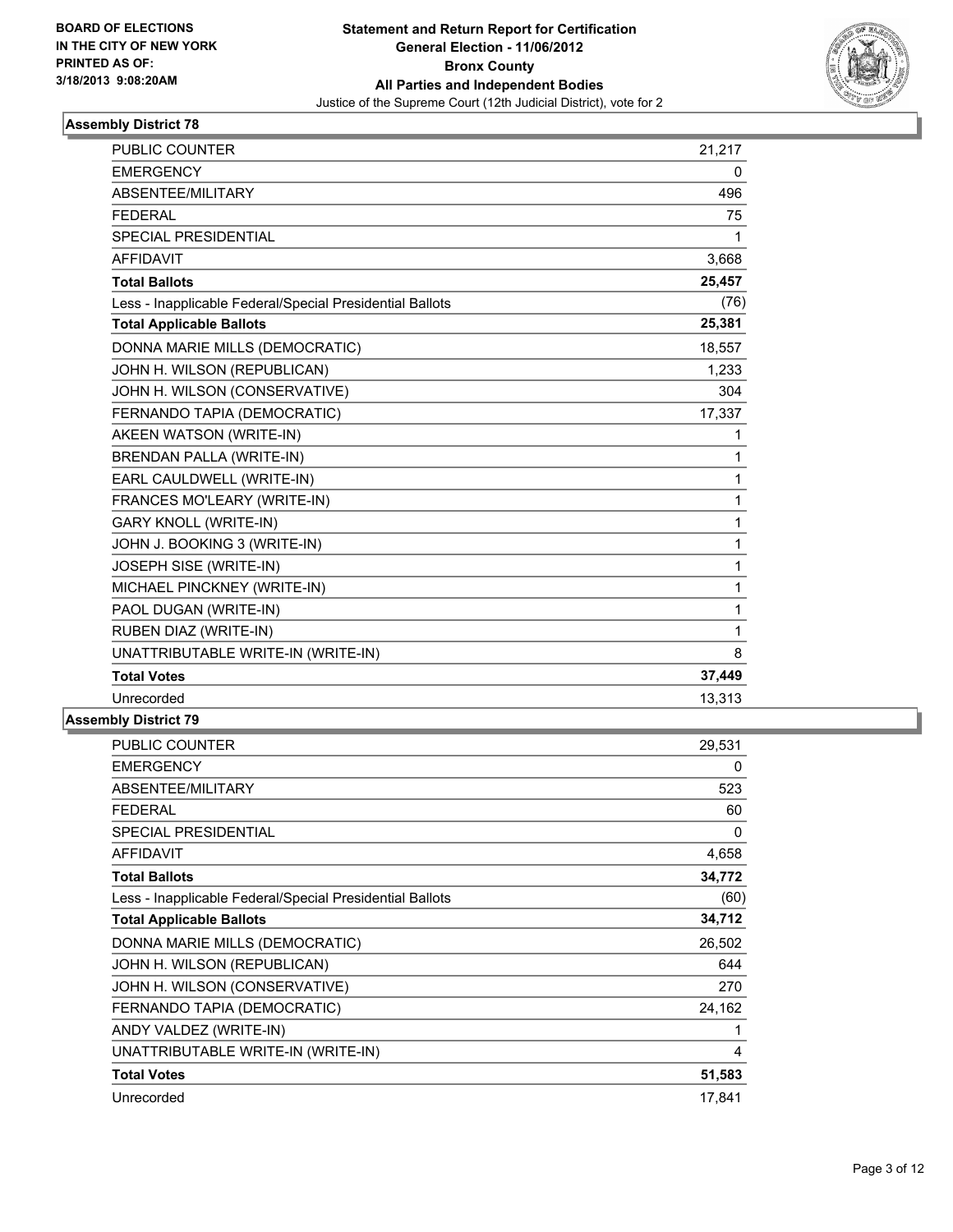

| <b>PUBLIC COUNTER</b>                                    | 28,617       |
|----------------------------------------------------------|--------------|
| <b>EMERGENCY</b>                                         | 0            |
| ABSENTEE/MILITARY                                        | 860          |
| <b>FEDERAL</b>                                           | 141          |
| SPECIAL PRESIDENTIAL                                     | 0            |
| <b>AFFIDAVIT</b>                                         | 3,339        |
| <b>Total Ballots</b>                                     | 32,957       |
| Less - Inapplicable Federal/Special Presidential Ballots | (141)        |
| <b>Total Applicable Ballots</b>                          | 32,816       |
| DONNA MARIE MILLS (DEMOCRATIC)                           | 22,269       |
| JOHN H. WILSON (REPUBLICAN)                              | 3,735        |
| JOHN H. WILSON (CONSERVATIVE)                            | 743          |
| FERNANDO TAPIA (DEMOCRATIC)                              | 20,169       |
| ASHRA KWESI (WRITE-IN)                                   | 1            |
| CHRIS BRENAN (WRITE-IN)                                  | 1            |
| DOUGLAS RAMSEY (WRITE-IN)                                | $\mathbf{1}$ |
| JAMES VACCA (WRITE-IN)                                   | 1            |
| JOHN CAIN (WRITE-IN)                                     | 1            |
| JOSE CORECION (WRITE-IN)                                 | $\mathbf{1}$ |
| <b>KENNY GELNICK (WRITE-IN)</b>                          | 2            |
| LLINET ROSADO (WRITE-IN)                                 | 1            |
| MAUREEN DONUHUE (WRITE-IN)                               | 1            |
| MITT ROMNEY (WRITE-IN)                                   | $\mathbf 1$  |
| NICHOLAS PALUS (WRITE-IN)                                | $\mathbf{1}$ |
| RAMON PEREZ (WRITE-IN)                                   | 1            |
| RICHARD NAGAN (WRITE-IN)                                 | 1            |
| SANDRA PEREZ (WRITE-IN)                                  | $\mathbf{1}$ |
| SHANIKA LIVINGSTON (WRITE-IN)                            | $\mathbf{1}$ |
| SHULAMIT ZUCKERMAN (WRITE-IN)                            | 1            |
| UNATTRIBUTABLE WRITE-IN (WRITE-IN)                       | 10           |
| <b>Total Votes</b>                                       | 46,943       |
| Unrecorded                                               | 18,689       |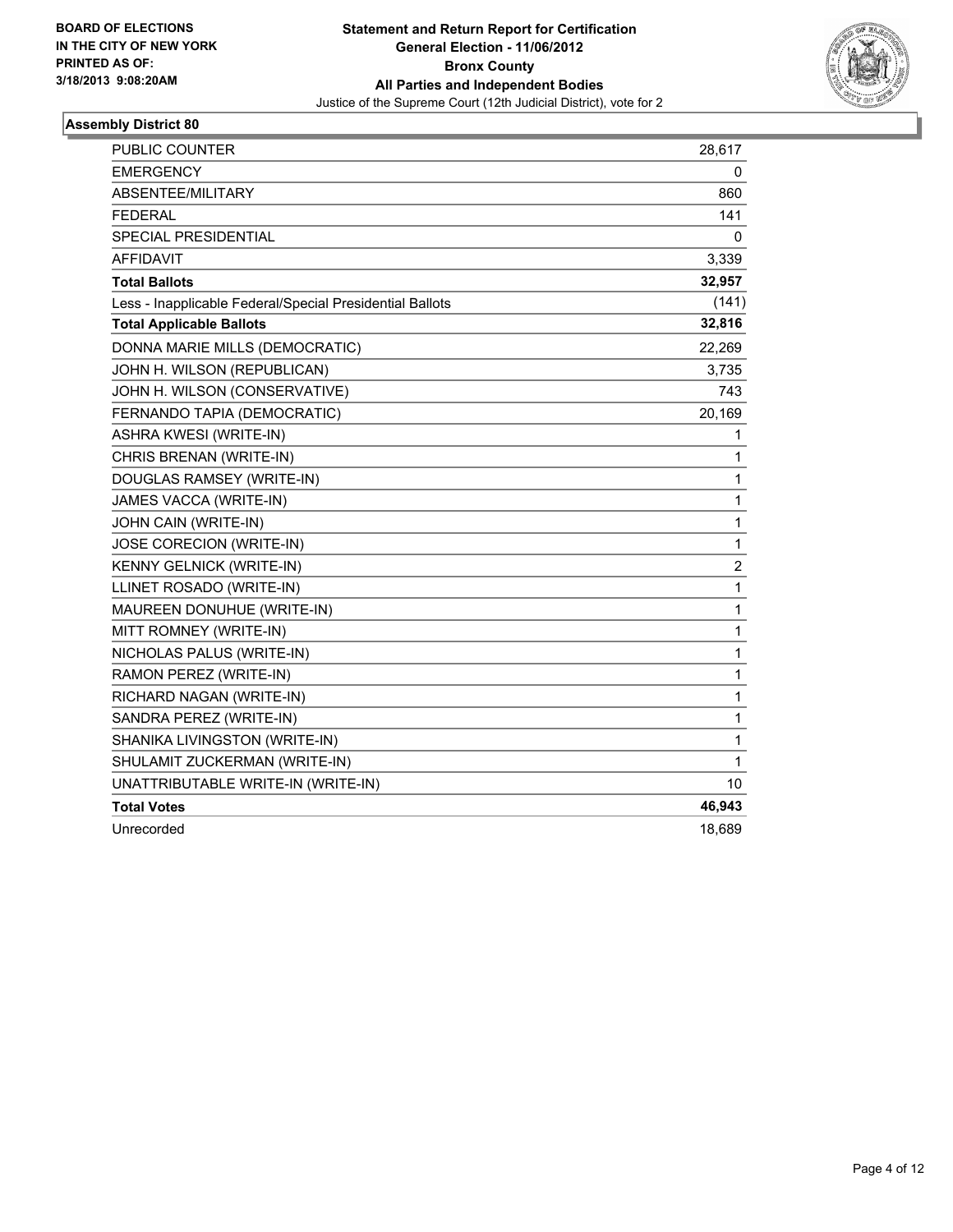

| PUBLIC COUNTER                                           | 36,359      |
|----------------------------------------------------------|-------------|
| <b>EMERGENCY</b>                                         | 0           |
| ABSENTEE/MILITARY                                        | 1,503       |
| <b>FEDERAL</b>                                           | 489         |
| <b>SPECIAL PRESIDENTIAL</b>                              | 0           |
| <b>AFFIDAVIT</b>                                         | 3,132       |
| <b>Total Ballots</b>                                     | 41,483      |
| Less - Inapplicable Federal/Special Presidential Ballots | (489)       |
| <b>Total Applicable Ballots</b>                          | 40,994      |
| DONNA MARIE MILLS (DEMOCRATIC)                           | 28,634      |
| JOHN H. WILSON (REPUBLICAN)                              | 5,772       |
| JOHN H. WILSON (CONSERVATIVE)                            | 1,012       |
| FERNANDO TAPIA (DEMOCRATIC)                              | 25,752      |
| BURIM VAMANI (WRITE-IN)                                  | 1           |
| CONDTEL ZARKE (WRITE-IN)                                 | 1           |
| EDDIE MCSHAN (WRITE-IN)                                  | 1           |
| ELLIOT SPITZER (WRITE-IN)                                | 1           |
| FRANKLIN GILLETTE (WRITE-IN)                             | 1           |
| IVA STERN (WRITE-IN)                                     | 1           |
| JAMES BRADLEY (WRITE-IN)                                 | 1           |
| JAY HAUBEN (WRITE-IN)                                    | 1           |
| JOEL SIMON (WRITE-IN)                                    | 1           |
| JOHN LACAVA (WRITE-IN)                                   | 1           |
| LAFIKA FLOCKA FLAME (WRITE-IN)                           | 1           |
| LAWRENCE WASHBURN ESQ. (WRITE-IN)                        | 1           |
| MICHAEL BEUTEL (WRITE-IN)                                | 1           |
| MICHAEL WELCH (WRITE-IN)                                 | 1           |
| PAULOUA GATOVICH CATINSKY (WRITE-IN)                     | 1           |
| ROBERT BECK (WRITE-IN)                                   | 1           |
| RONDA HAUBEZ (WRITE-IN)                                  | 1           |
| RUTH MULLEN (WRITE-IN)                                   | 1           |
| RYAN MULVEY (WRITE-IN)                                   | $\mathbf 1$ |
| STUART ALTER (WRITE-IN)                                  | $\mathbf 1$ |
| THOMAS LANZER (WRITE-IN)                                 | 1           |
| UNATTRIBUTABLE WRITE-IN (WRITE-IN)                       | 7           |
| <b>Total Votes</b>                                       | 61,198      |
| Unrecorded                                               | 20,790      |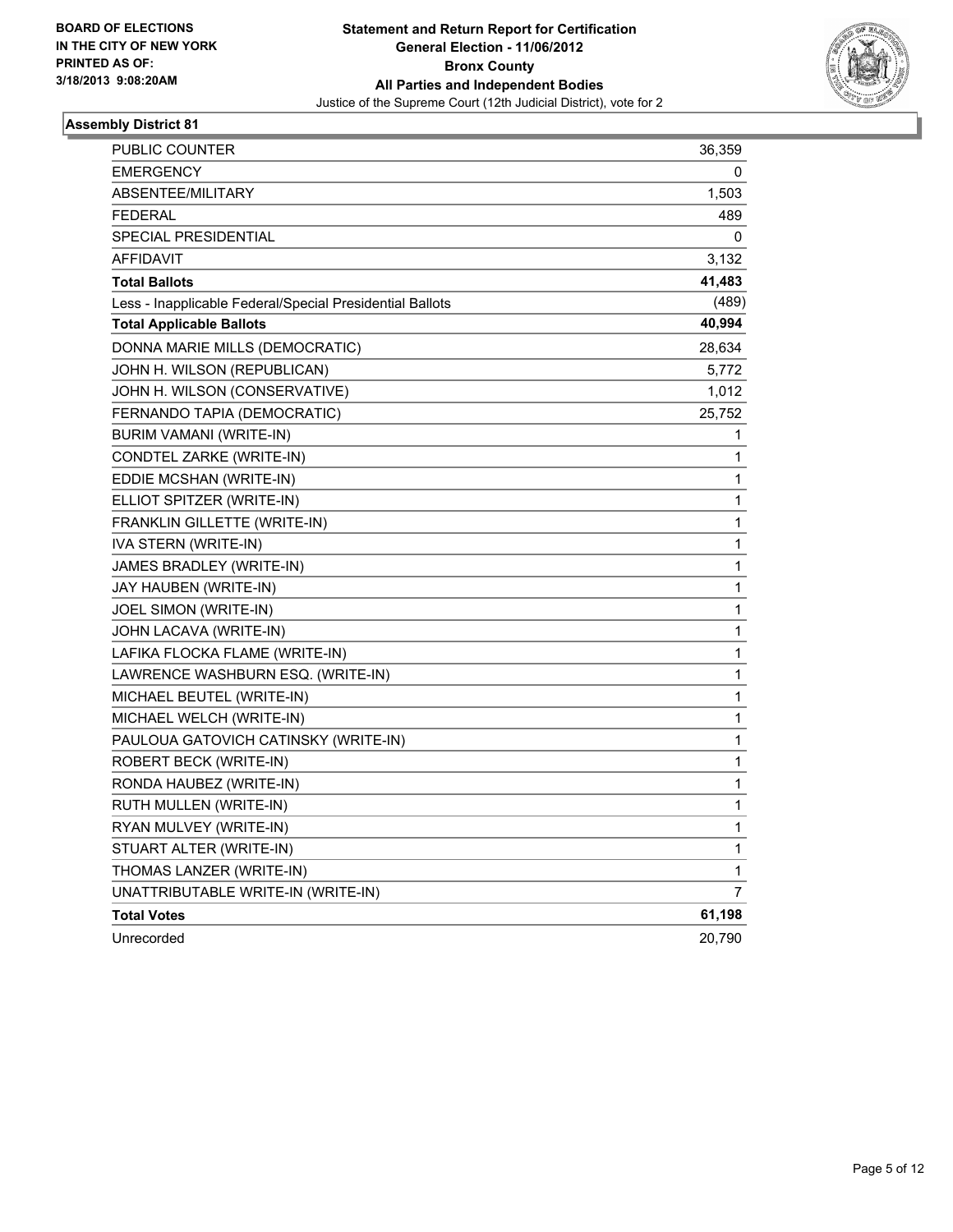

| <b>PUBLIC COUNTER</b>                                    | 38,734       |
|----------------------------------------------------------|--------------|
| <b>EMERGENCY</b>                                         | 76           |
| ABSENTEE/MILITARY                                        | 1,016        |
| <b>FEDERAL</b>                                           | 136          |
| <b>SPECIAL PRESIDENTIAL</b>                              | 0            |
| <b>AFFIDAVIT</b>                                         | 3,016        |
| <b>Total Ballots</b>                                     | 42,978       |
| Less - Inapplicable Federal/Special Presidential Ballots | (136)        |
| <b>Total Applicable Ballots</b>                          | 42,842       |
| DONNA MARIE MILLS (DEMOCRATIC)                           | 28,005       |
| JOHN H. WILSON (REPUBLICAN)                              | 6,940        |
| JOHN H. WILSON (CONSERVATIVE)                            | 1,434        |
| FERNANDO TAPIA (DEMOCRATIC)                              | 24,336       |
| ADAM MALARASE (WRITE-IN)                                 | 1            |
| <b>BOB DOLE (WRITE-IN)</b>                               | 1            |
| CHIN GEORGE (WRITE-IN)                                   | 1            |
| DIRK LEE (WRITE-IN)                                      | 1            |
| ED BEHREANGER (WRITE-IN)                                 | 1            |
| ED KOCH (WRITE-IN)                                       | 1            |
| HARRY HERTZBERG (WRITE-IN)                               | 1            |
| HILLARY CLINTON (WRITE-IN)                               | $\mathbf{1}$ |
| JENNIFER PASQUANTONIO (WRITE-IN)                         | 1            |
| JOHN ISABELLA (WRITE-IN)                                 | 1            |
| JOSEPH CONNALY (WRITE-IN)                                | 1            |
| MONTI MONTANA (WRITE-IN)                                 | 1            |
| RON PAUL (WRITE-IN)                                      | 1            |
| SWERY FERNADAS (WRITE-IN)                                | 1            |
| UNATTRIBUTABLE WRITE-IN (WRITE-IN)                       | 11           |
| <b>Total Votes</b>                                       | 60,740       |
| Unrecorded                                               | 24,944       |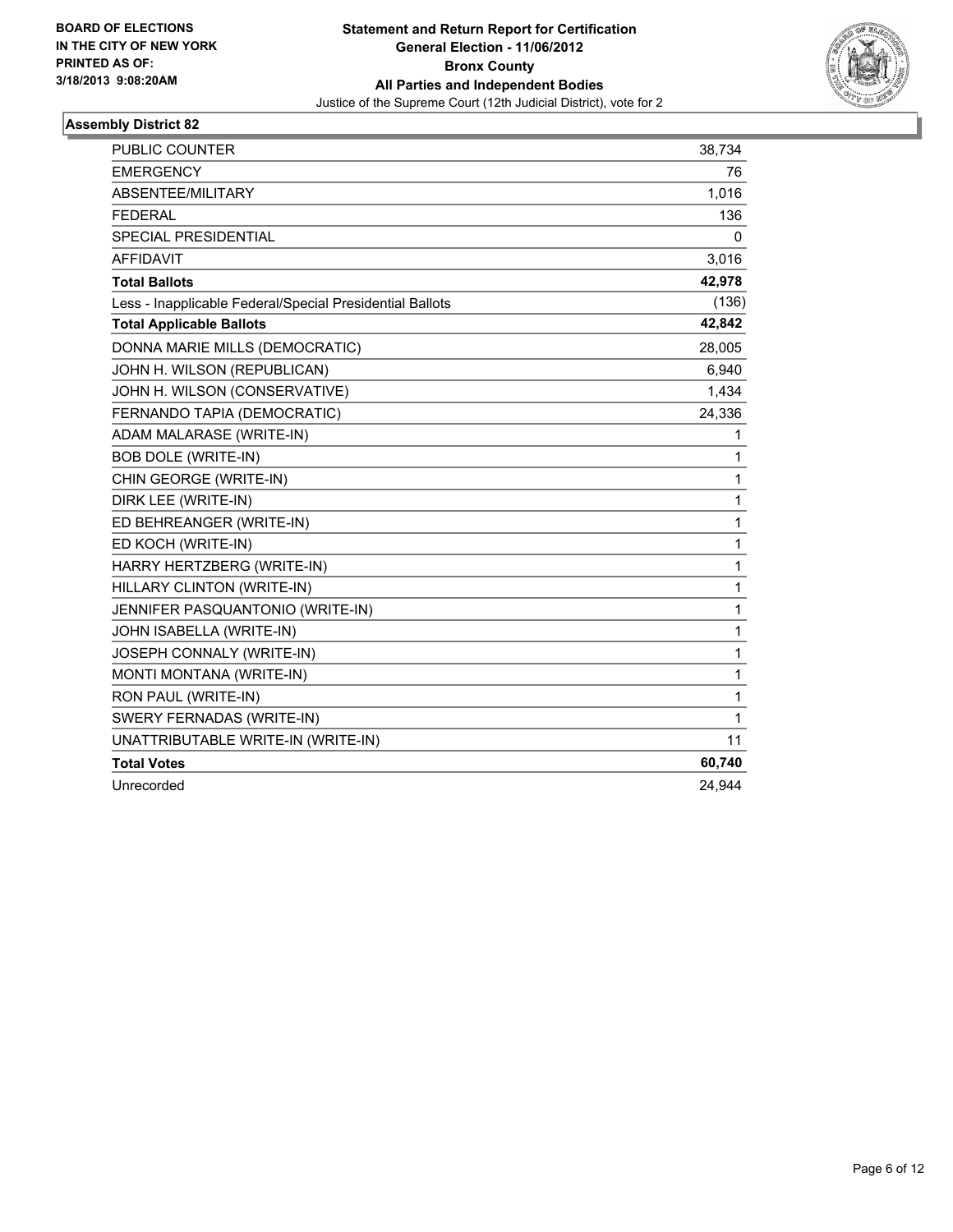

| <b>PUBLIC COUNTER</b>                                    | 34,841 |
|----------------------------------------------------------|--------|
| <b>EMERGENCY</b>                                         | 21     |
| ABSENTEE/MILITARY                                        | 871    |
| FEDERAL                                                  | 113    |
| <b>SPECIAL PRESIDENTIAL</b>                              | 0      |
| <b>AFFIDAVIT</b>                                         | 3,519  |
| <b>Total Ballots</b>                                     | 39,365 |
| Less - Inapplicable Federal/Special Presidential Ballots | (113)  |
| <b>Total Applicable Ballots</b>                          | 39,252 |
| DONNA MARIE MILLS (DEMOCRATIC)                           | 33,009 |
| JOHN H. WILSON (REPUBLICAN)                              | 880    |
| JOHN H. WILSON (CONSERVATIVE)                            | 255    |
| FERNANDO TAPIA (DEMOCRATIC)                              | 29,194 |
| KIMBERLY DAVY (WRITE-IN)                                 | 1      |
| <b>Total Votes</b>                                       | 63,339 |
| Unrecorded                                               | 15,165 |

| PUBLIC COUNTER                                           | 26,796   |
|----------------------------------------------------------|----------|
| <b>EMERGENCY</b>                                         | 0        |
| ABSENTEE/MILITARY                                        | 371      |
| <b>FEDERAL</b>                                           | 53       |
| <b>SPECIAL PRESIDENTIAL</b>                              | $\Omega$ |
| <b>AFFIDAVIT</b>                                         | 3,762    |
| <b>Total Ballots</b>                                     | 30,982   |
| Less - Inapplicable Federal/Special Presidential Ballots | (53)     |
| <b>Total Applicable Ballots</b>                          | 30,929   |
| DONNA MARIE MILLS (DEMOCRATIC)                           | 23,289   |
| JOHN H. WILSON (REPUBLICAN)                              | 742      |
| JOHN H. WILSON (CONSERVATIVE)                            | 234      |
| FERNANDO TAPIA (DEMOCRATIC)                              | 21,984   |
| BARACK OBAMA (WRITE-IN)                                  | 1        |
| LOU RUSSO III (WRITE-IN)                                 | 1        |
| UNATTRIBUTABLE WRITE-IN (WRITE-IN)                       | 11       |
| <b>Total Votes</b>                                       | 46,262   |
| Unrecorded                                               | 15,596   |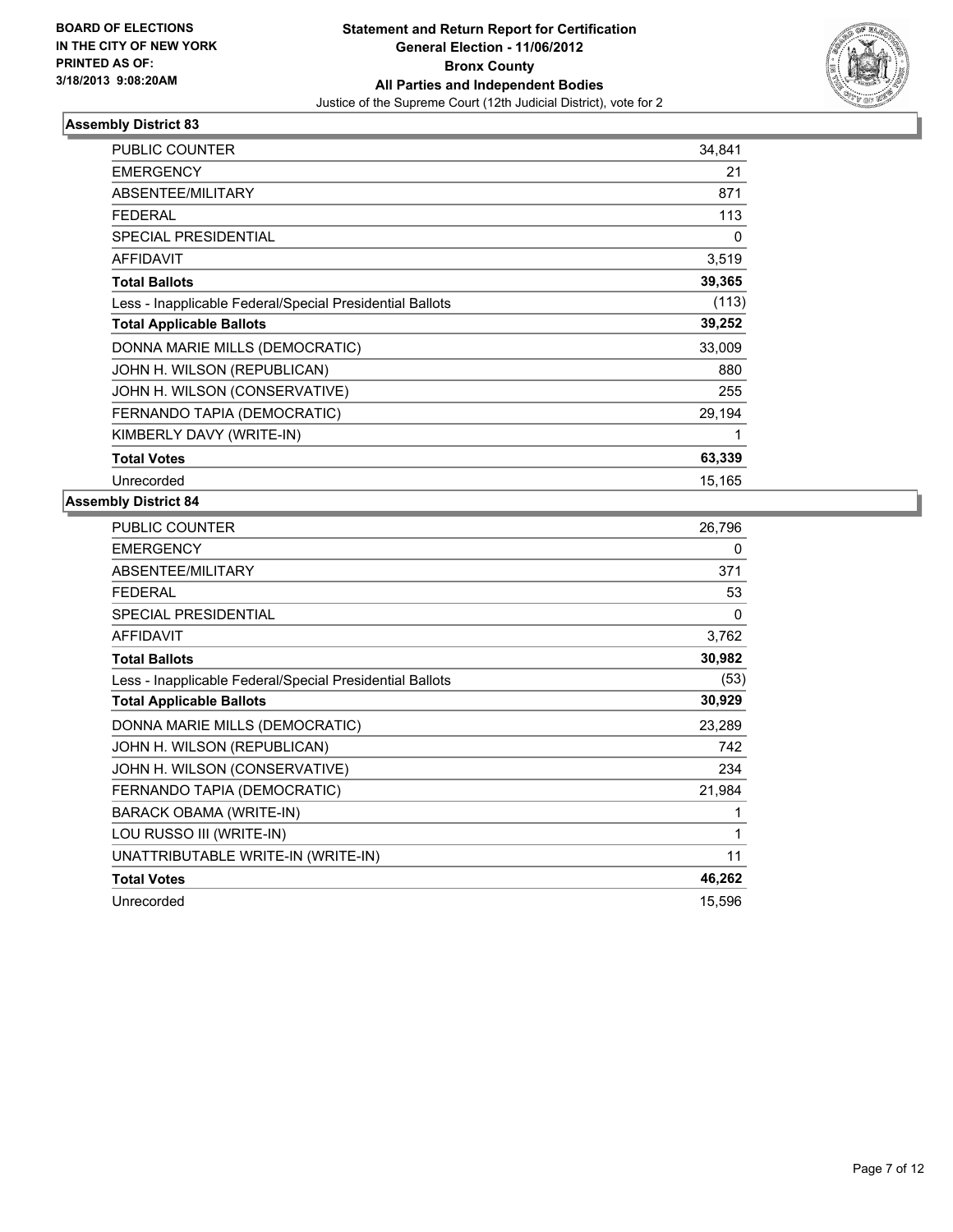

| <b>PUBLIC COUNTER</b>                                    | 26,880 |
|----------------------------------------------------------|--------|
| <b>EMERGENCY</b>                                         | 50     |
| <b>ABSENTEE/MILITARY</b>                                 | 406    |
| <b>FEDERAL</b>                                           | 53     |
| <b>SPECIAL PRESIDENTIAL</b>                              | 0      |
| <b>AFFIDAVIT</b>                                         | 3,414  |
| <b>Total Ballots</b>                                     | 30,803 |
| Less - Inapplicable Federal/Special Presidential Ballots | (53)   |
| <b>Total Applicable Ballots</b>                          | 30,750 |
| DONNA MARIE MILLS (DEMOCRATIC)                           | 23,297 |
| JOHN H. WILSON (REPUBLICAN)                              | 773    |
| JOHN H. WILSON (CONSERVATIVE)                            | 272    |
| FERNANDO TAPIA (DEMOCRATIC)                              | 21,630 |
| MELBA FELIBERTY (WRITE-IN)                               |        |
| MICHELLE ALEXANDER (WRITE-IN)                            | 1      |
| <b>Total Votes</b>                                       | 45,974 |
| Unrecorded                                               | 15,526 |

| PUBLIC COUNTER                                           | 23,491 |
|----------------------------------------------------------|--------|
| <b>EMERGENCY</b>                                         | 0      |
| ABSENTEE/MILITARY                                        | 427    |
| <b>FEDERAL</b>                                           | 72     |
| <b>SPECIAL PRESIDENTIAL</b>                              | 0      |
| <b>AFFIDAVIT</b>                                         | 3,768  |
| <b>Total Ballots</b>                                     | 27,758 |
| Less - Inapplicable Federal/Special Presidential Ballots | (72)   |
| <b>Total Applicable Ballots</b>                          | 27,686 |
| DONNA MARIE MILLS (DEMOCRATIC)                           | 21,213 |
| JOHN H. WILSON (REPUBLICAN)                              | 671    |
| JOHN H. WILSON (CONSERVATIVE)                            | 212    |
| FERNANDO TAPIA (DEMOCRATIC)                              | 20,479 |
| ERNEST OLIVER (WRITE-IN)                                 | 1      |
| STEVEN E DAVIS (WRITE-IN)                                | 1      |
| UNATTRIBUTABLE WRITE-IN (WRITE-IN)                       | 1      |
| <b>Total Votes</b>                                       | 42,578 |
| Unrecorded                                               | 12,794 |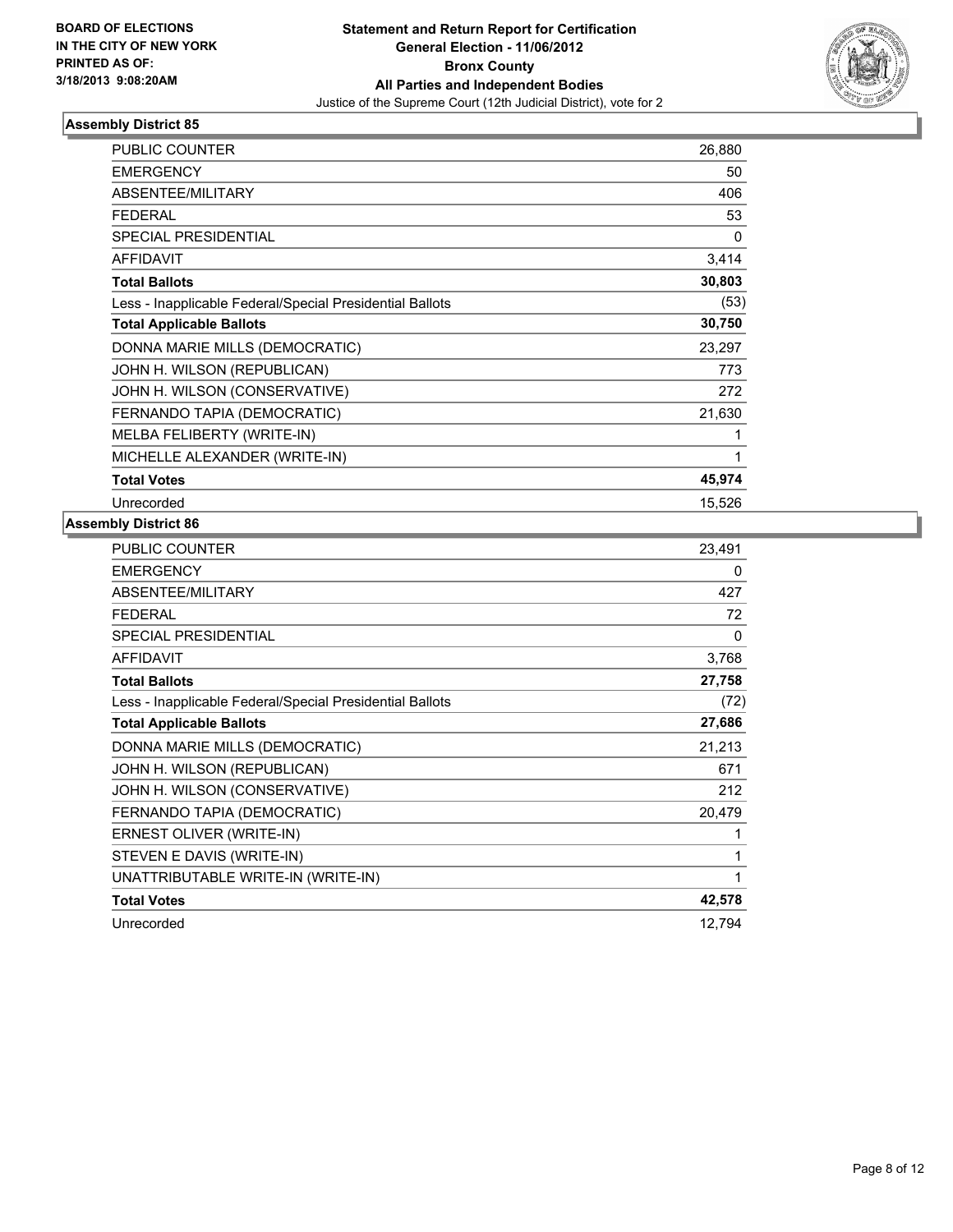

| <b>PUBLIC COUNTER</b>                                    | 30,813 |
|----------------------------------------------------------|--------|
| <b>EMERGENCY</b>                                         | 66     |
| ABSENTEE/MILITARY                                        | 524    |
| FEDERAL                                                  | 78     |
| <b>SPECIAL PRESIDENTIAL</b>                              | 0      |
| <b>AFFIDAVIT</b>                                         | 4,387  |
| <b>Total Ballots</b>                                     | 35,868 |
| Less - Inapplicable Federal/Special Presidential Ballots | (78)   |
| <b>Total Applicable Ballots</b>                          | 35,790 |
| DONNA MARIE MILLS (DEMOCRATIC)                           | 26,651 |
| JOHN H. WILSON (REPUBLICAN)                              | 1,408  |
| JOHN H. WILSON (CONSERVATIVE)                            | 409    |
| FERNANDO TAPIA (DEMOCRATIC)                              | 24,471 |
| FRANCESSCO IMPERATI (WRITE-IN)                           | 1      |
| UNATTRIBUTABLE WRITE-IN (WRITE-IN)                       | 4      |
| VICTOR DALY RIVERA (WRITE-IN)                            | 1      |
| <b>Total Votes</b>                                       | 52,945 |
| Unrecorded                                               | 18,635 |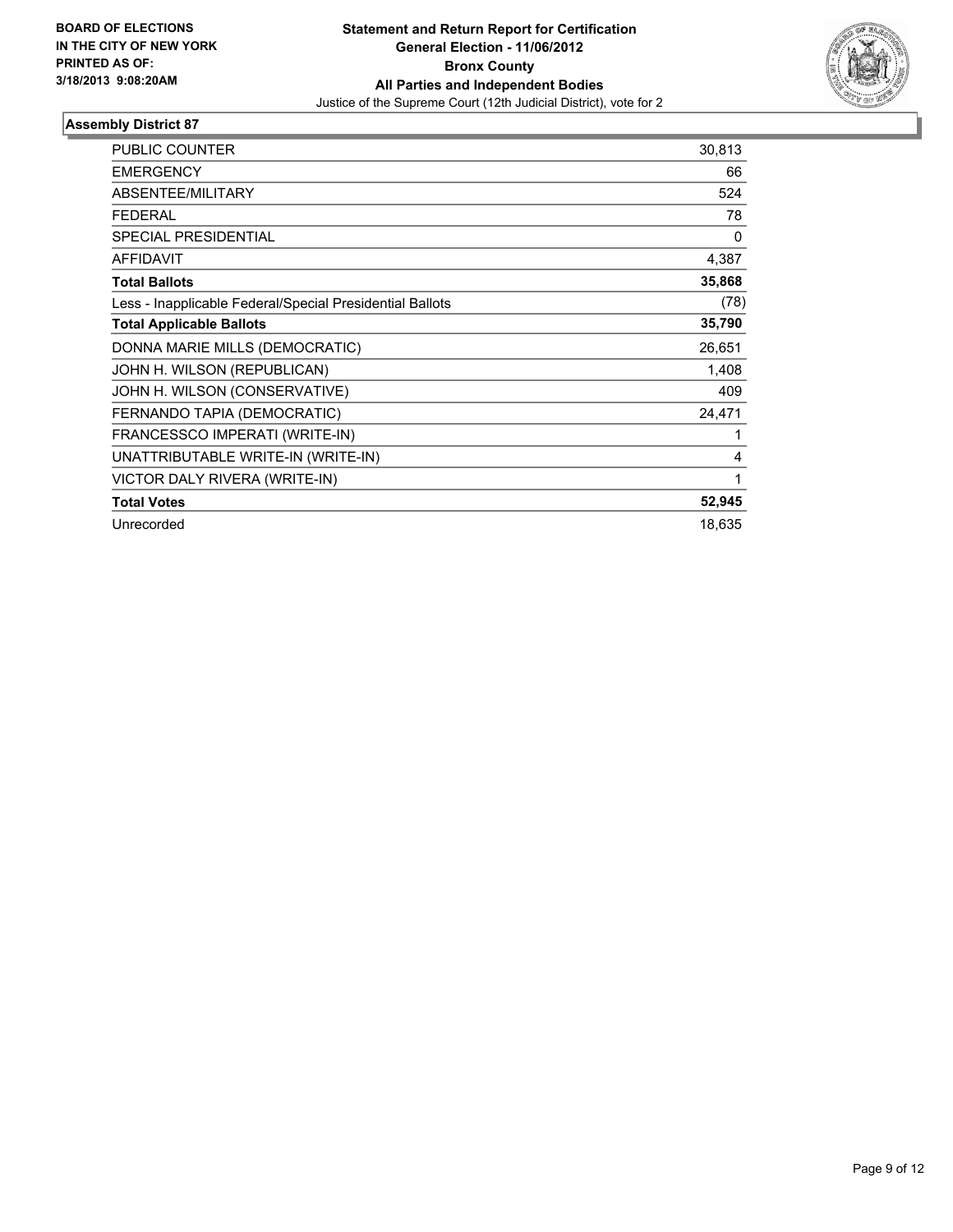

## **Total for Justice of the Supreme Court (12th Judicial District) - Bronx County**

| <b>PUBLIC COUNTER</b>                                    | 323,676  |
|----------------------------------------------------------|----------|
| EMERGENCY                                                | 213      |
| <b>ABSENTEE/MILITARY</b>                                 | 7,574    |
| FEDERAL                                                  | 1,329    |
| SPECIAL PRESIDENTIAL                                     | 2        |
| AFFIDAVIT                                                | 40,978   |
| <b>Total Ballots</b>                                     | 373,772  |
| Less - Inapplicable Federal/Special Presidential Ballots | (1, 331) |
| <b>Total Applicable Ballots</b>                          | 372,441  |
| DONNA MARIE MILLS (DEMOCRATIC)                           | 275,869  |
| JOHN H. WILSON (REPUBLICAN)                              | 23,383   |
| JOHN H. WILSON (CONSERVATIVE)                            | 5,336    |
| FERNANDO TAPIA (DEMOCRATIC)                              | 252,375  |
| ADAM MALARASE (WRITE-IN)                                 | 1        |
| AKEEN WATSON (WRITE-IN)                                  | 1        |
| ANDY VALDEZ (WRITE-IN)                                   | 1        |
| ASHRA KWESI (WRITE-IN)                                   | 1        |
| <b>BARACK OBAMA (WRITE-IN)</b>                           | 1        |
| <b>BOB DOLE (WRITE-IN)</b>                               | 1        |
| BRENDAN PALLA (WRITE-IN)                                 | 1        |
| BURIM VAMANI (WRITE-IN)                                  | 1        |
| CHIN GEORGE (WRITE-IN)                                   | 1        |
| CHRIS BRENAN (WRITE-IN)                                  | 1        |
| CONDTEL ZARKE (WRITE-IN)                                 | 1        |
| DIRK LEE (WRITE-IN)                                      | 1        |
| DOUGLAS RAMSEY (WRITE-IN)                                | 1        |
| EARL CAULDWELL (WRITE-IN)                                | 1        |
| ED BEHREANGER (WRITE-IN)                                 | 1        |
| ED KOCH (WRITE-IN)                                       | 1        |
| EDDIE MCSHAN (WRITE-IN)                                  | 1        |
| ELLIOT SPITZER (WRITE-IN)                                | 1        |
| ERNEST OLIVER (WRITE-IN)                                 | 1        |
| FRANCES MO'LEARY (WRITE-IN)                              | 1        |
| FRANCESSCO IMPERATI (WRITE-IN)                           | 1        |
| FRANKLIN GILLETTE (WRITE-IN)                             | 1        |
| GARY KNOLL (WRITE-IN)                                    | 1        |
| HARRY HERTZBERG (WRITE-IN)                               | 1        |
| HILLARY CLINTON (WRITE-IN)                               | 1        |
| IVA STERN (WRITE-IN)                                     | 1        |
| JAMELA DAVIS (WRITE-IN)                                  | 1        |
| JAMES BRADLEY (WRITE-IN)                                 | 1        |
| JAMES VACCA (WRITE-IN)                                   | 1        |
| JAY HAUBEN (WRITE-IN)                                    | 1        |
| JENNIFER PASQUANTONIO (WRITE-IN)                         | 1        |
| JERRALDINE SIMMONS (WRITE-IN)                            | 1        |
| JOEL SIMON (WRITE-IN)                                    | 1        |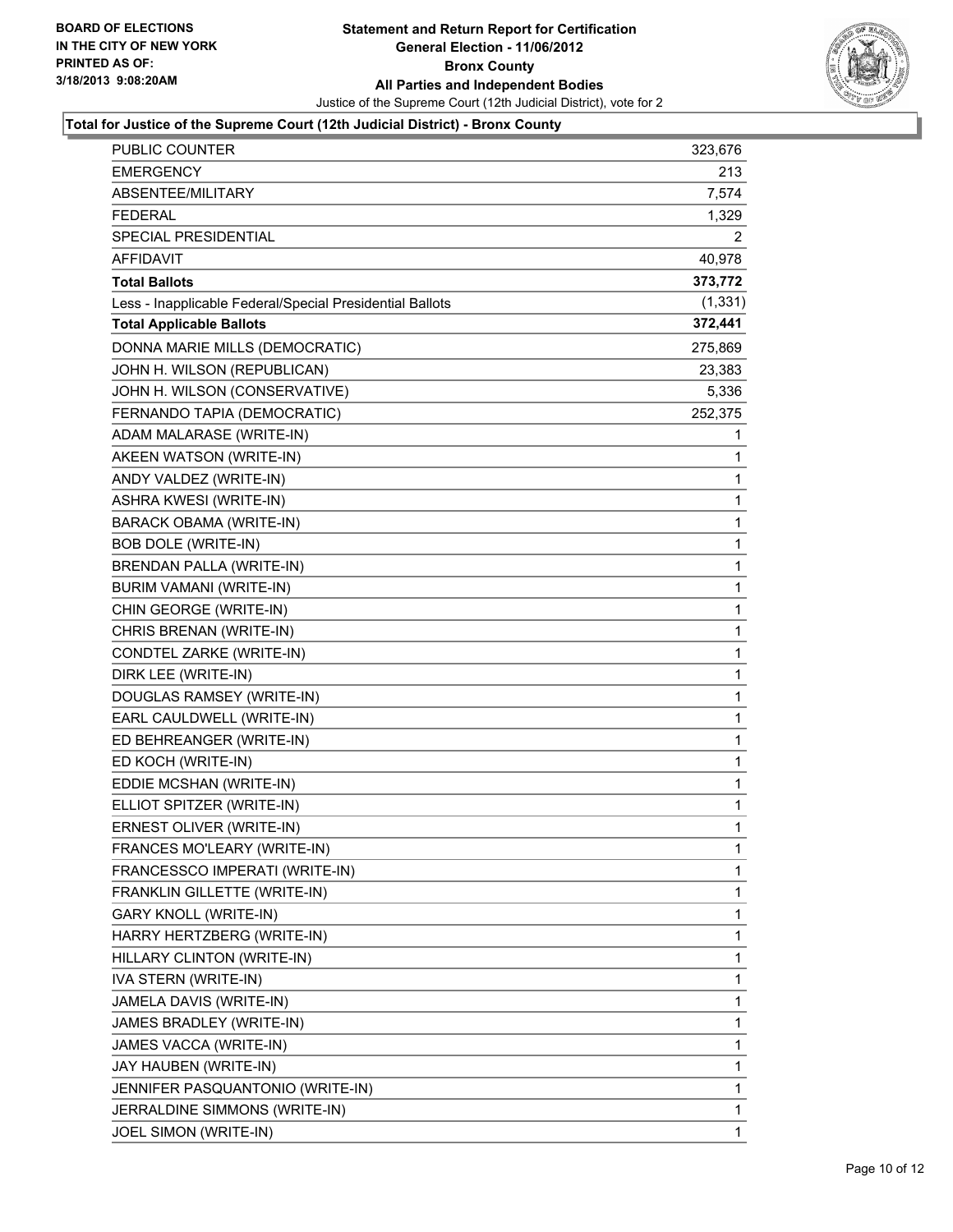

## **Total for Justice of the Supreme Court (12th Judicial District) - Bronx County**

| JOHN CAIN (WRITE-IN)                 | $\mathbf{1}$ |
|--------------------------------------|--------------|
| JOHN ISABELLA (WRITE-IN)             | 1            |
| JOHN J. BOOKING 3 (WRITE-IN)         | 1            |
| JOHN LACAVA (WRITE-IN)               | 1            |
| JOSE CORECION (WRITE-IN)             | 1            |
| JOSEPH CONNALY (WRITE-IN)            | 1            |
| JOSEPH SISE (WRITE-IN)               | 1            |
| KENNY GELNICK (WRITE-IN)             | $\mathbf{2}$ |
| KIMBERLY DAVY (WRITE-IN)             | 1            |
| LA MARR JOHNSON (WRITE-IN)           | 1            |
| LAFIKA FLOCKA FLAME (WRITE-IN)       | 1            |
| LAWRENCE WASHBURN ESQ. (WRITE-IN)    | 1            |
| LEE L. HOLZMAN (WRITE-IN)            | 1            |
| LLINET BELTRE ROSADO (WRITE-IN)      | 1            |
| LLINET ROSADO (WRITE-IN)             | 1            |
| LOU RUSSO III (WRITE-IN)             | 1            |
| MAUREEN DONUHUE (WRITE-IN)           | 1            |
| MELBA FELIBERTY (WRITE-IN)           | 1            |
| MICHAEL BEUTEL (WRITE-IN)            | 1            |
| MICHAEL PINCKNEY (WRITE-IN)          | 1            |
| MICHAEL WELCH (WRITE-IN)             | 1            |
| MICHELLE ALEXANDER (WRITE-IN)        | 1            |
| MITT ROMNEY (WRITE-IN)               | 1            |
| MONTI MONTANA (WRITE-IN)             | 1            |
| NICHOLAS PALUS (WRITE-IN)            | 1            |
| PAOL DUGAN (WRITE-IN)                | 1            |
| PAULOUA GATOVICH CATINSKY (WRITE-IN) | 1            |
| RAMON PEREZ (WRITE-IN)               | 1            |
| RICHARD NAGAN (WRITE-IN)             | 1            |
| ROBERT BECK (WRITE-IN)               | 1            |
| RON PAUL (WRITE-IN)                  | 1            |
| RONDA HAUBEZ (WRITE-IN)              | 1            |
| RUBEN DIAZ (WRITE-IN)                | 1            |
| RUTH MULLEN (WRITE-IN)               | 1            |
| RYAN MULVEY (WRITE-IN)               | 1            |
| SANDRA PEREZ (WRITE-IN)              | 1            |
| SHANIKA LIVINGSTON (WRITE-IN)        | 1            |
| SHULAMIT ZUCKERMAN (WRITE-IN)        | 1            |
| STEVEN E DAVIS (WRITE-IN)            | 1            |
| STUART ALTER (WRITE-IN)              | 1            |
| SWERY FERNADAS (WRITE-IN)            | 1            |
| THOMAS LANZER (WRITE-IN)             | 1            |
| UNATTRIBUTABLE WRITE-IN (WRITE-IN)   | 57           |
| VICTOR DALY RIVERA (WRITE-IN)        | 1            |
| <b>Total Votes</b>                   | 557,097      |
| Unrecorded                           | 187,785      |